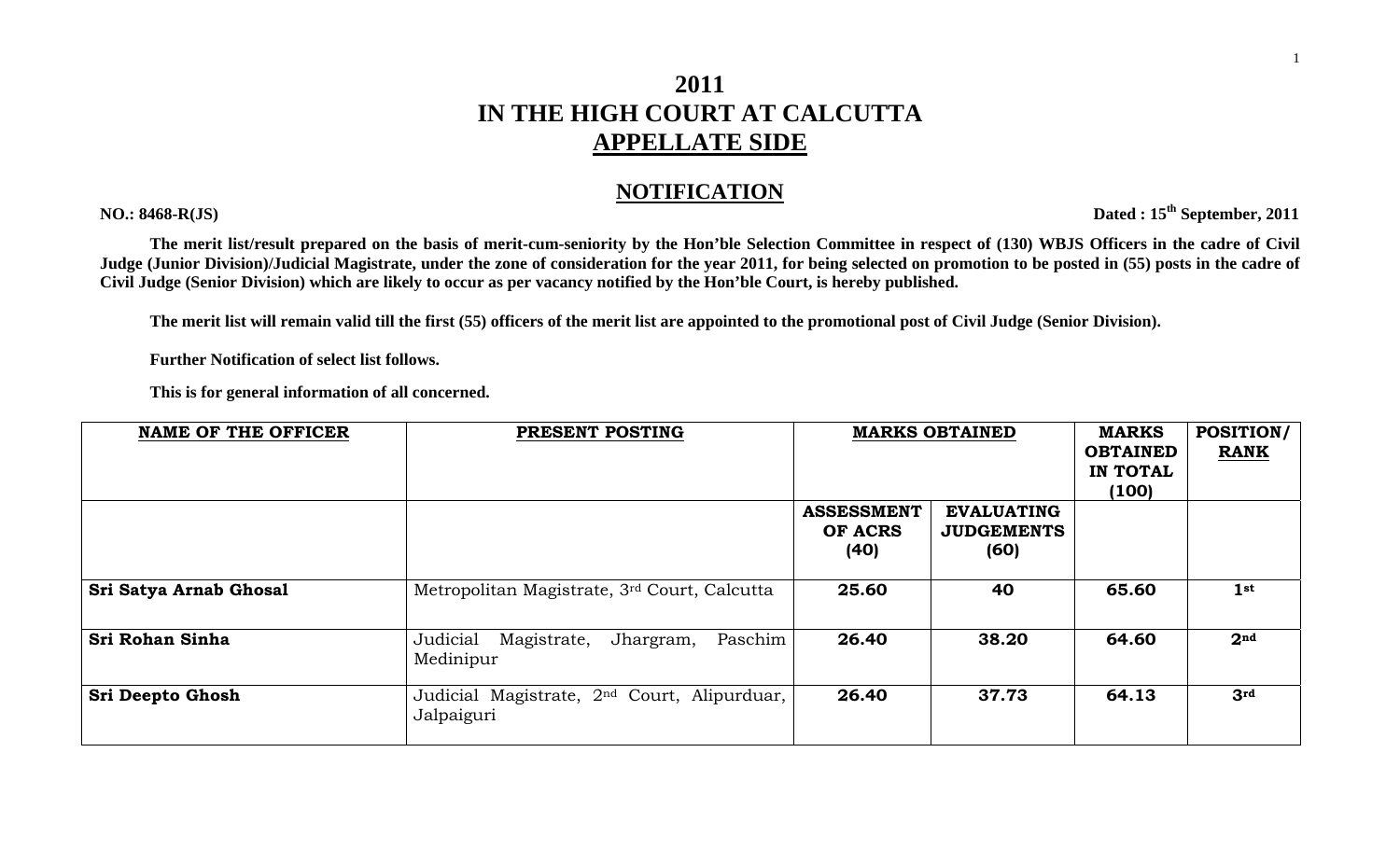| Sri Anirban Chowdhury                     | Metropolitan Magistrate, 16th Court, Calcutta                                                                     | 25.60 | 37.73 | 63.33 | 4 <sup>th</sup>  |
|-------------------------------------------|-------------------------------------------------------------------------------------------------------------------|-------|-------|-------|------------------|
| Smt. Moumita Bhattacharya                 | Metropolitan Magistrate, 10 <sup>th</sup> Court, Calcutta                                                         | 24    | 38.80 | 62.80 | 5 <sup>th</sup>  |
| Sri Ajayendra Nath Bhattacharya           | Judicial Magistrate, Kandi, Murshidabad                                                                           | 26.40 | 36.33 | 62.73 | 6 <sup>th</sup>  |
| Smt. Melissa Gurung                       | Judicial Magistrate, 2 <sup>nd</sup> Court, Malda                                                                 | 25.60 | 37.13 | 62.73 | 7 <sup>th</sup>  |
| Sri Anuruddha Maity                       | Judicial Magistrate, 3rd Court, Chinsurah,<br>Hooghly                                                             | 26.40 | 36    | 62.40 | <b>8th</b>       |
| Sri Pradip Kumar Gangopadhyay             | Civil Judge (Junior Division), 1 <sup>st</sup> Court,<br>Lalbagh, Murshidabad                                     | 24.80 | 37.13 | 61.93 | <b>gth</b>       |
| Sri Ananta Kr. Singha Mahapatra           | Civil Judge (Junior Division),<br>Dantan,<br>Paschim Medinipur                                                    | 24.80 | 37.13 | 61.93 | 10 <sup>th</sup> |
| Smt. Mandakranta Saha                     | Civil Judge (Junior Division), 2 <sup>nd</sup> Court,<br>Krishnagar, Nadia                                        | 24.80 | 36.66 | 61.46 | 11 <sup>th</sup> |
| Smt. Suparna Bandyopadhyay (nee<br>Ghosh) | Civil Judge (Junior Division), 1 <sup>st</sup> Additional<br>Diamond Harbour,<br>Court,<br>24-Parganas<br>(South) | 25.60 | 35.66 | 61.26 | 12 <sup>th</sup> |
| <b>Sri Arup Roy</b>                       | Civil Judge (Junior Division), 2 <sup>nd</sup> Court,<br>Bankura.                                                 | 24    | 37.13 | 61.13 | 13 <sup>th</sup> |
| Sri Saugata Roy Chowdhury                 | Civil Judge (Junior Division), 1st Court,<br>Contai, Purba Medinipur                                              | 24.80 | 36.33 | 61.13 | 14 <sup>th</sup> |
| <b>Smt. Arpita Ghosh</b>                  | Judicial Magistrate, 4th Court, Purulia                                                                           | 25.60 | 35.33 | 60.93 | 15 <sup>th</sup> |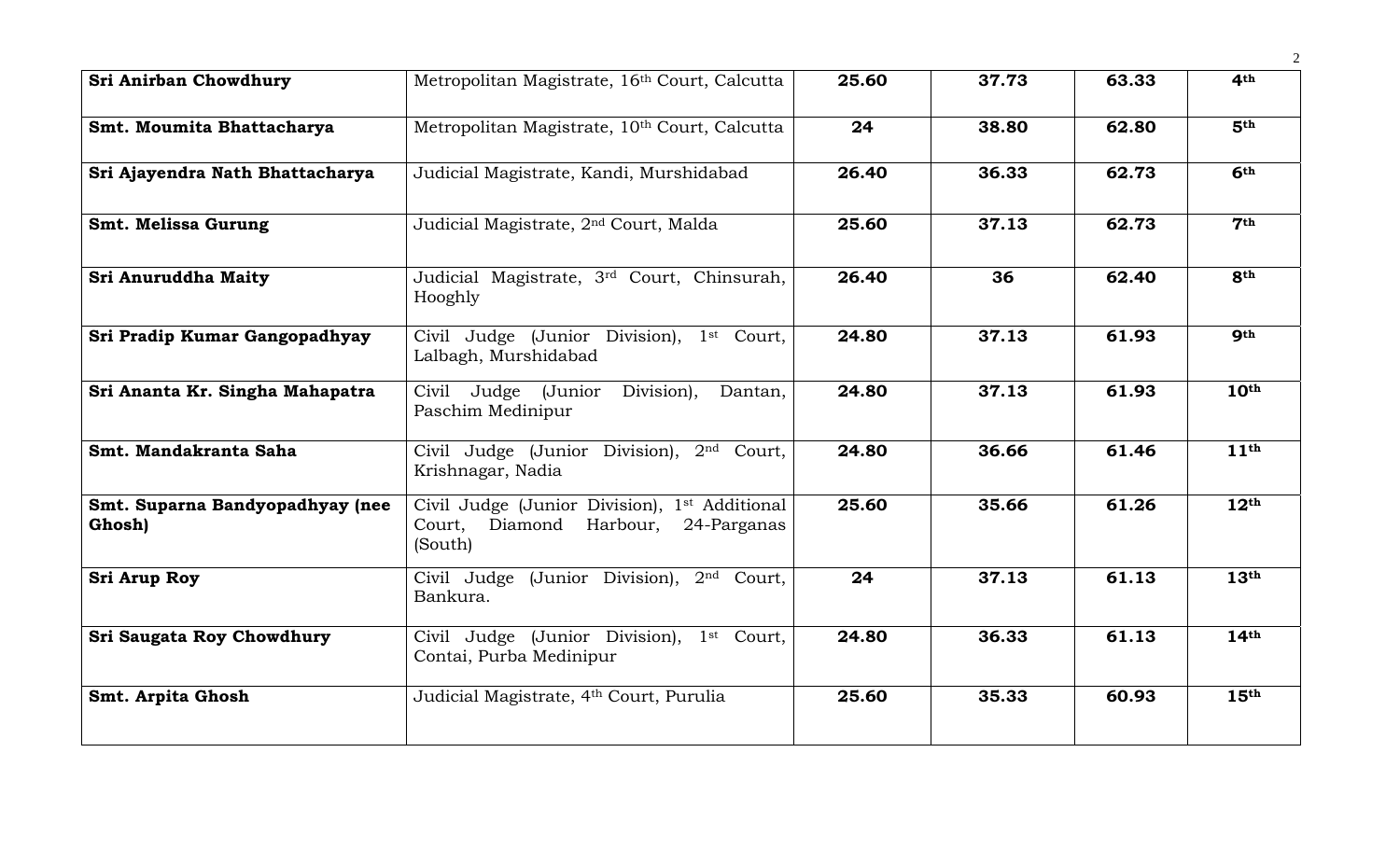| Sri Bikash Lama           | Civil Judge (Junior Division), 3rd Court,<br>Baruipur, 24-Parganas (South) | 24.80 | 36.06 | 60.86 | 16 <sup>th</sup> |
|---------------------------|----------------------------------------------------------------------------|-------|-------|-------|------------------|
| Karim-Ur-Reza             | Metropolitan Magistrate, 14th Court, Calcutta                              | 24.80 | 36    | 60.80 | 17 <sup>th</sup> |
| Smt. Nilanjana Chatterjee | Metropolitan Magistrate, 12th Court, Calcutta                              | 24    | 36.73 | 60.73 | 18 <sup>th</sup> |
| Sri Sandip Karmakar       | Judicial Magistrate, 8th Court, Alipore                                    | 24.80 | 35.93 | 60.73 | 19 <sup>th</sup> |
| Sri Indranil Chatterjee   | Judicial Magistrate, 3rd Court, Barrackpore                                | 24    | 36.46 | 60.46 | 20 <sup>th</sup> |
| Smt. Madhumita Basu       | Judicial Magistrate, Darjeeling (Sadar)                                    | 24.80 | 35.66 | 60.46 | $21$ st          |
| <b>Smt. Ratna Biswas</b>  | Civil Judge (Junior Division), Additional<br>Court, Lalbagh, Murshidabad   | 24.80 | 35.53 | 60.33 | 22 <sup>nd</sup> |
| Sri Sandip Chakrabarti    | Metropolitan Magistrate, 5th Court, Calcutta                               | 24    | 36.26 | 60.26 | 23 <sup>rd</sup> |
| Sri Soumendra Nath Roy    | Civil Judge (Junior Division), Bongaon, 24-<br>Parganas (North)            | 25.60 | 34.53 | 60.13 | 24 <sup>th</sup> |
| <b>Sri Lilamoy Mondal</b> | Judicial Magistrate, 2 <sup>nd</sup> Court, Uluberia,<br>Howrah            | 24.80 | 35.26 | 60.06 | 25 <sup>th</sup> |
| Sri Sourav Bhattacharya   | Civil Judge (Junior Division), 5th Court,<br>Alipur, 24-Parganas (South)   | 24    | 36    | 60    | 26 <sup>th</sup> |
| Sri Anan Chattopadhyay    | Civil Judge (Junior Division), 1st Court,<br>Bankura                       | 23.20 | 36.73 | 59.93 | 27 <sup>th</sup> |
| Sri Asish Gupta           | Civil Judge<br>(Junior<br>Division),<br>Khatra,<br>Bankura                 | 23.20 | 36.66 | 59.86 | 28 <sup>th</sup> |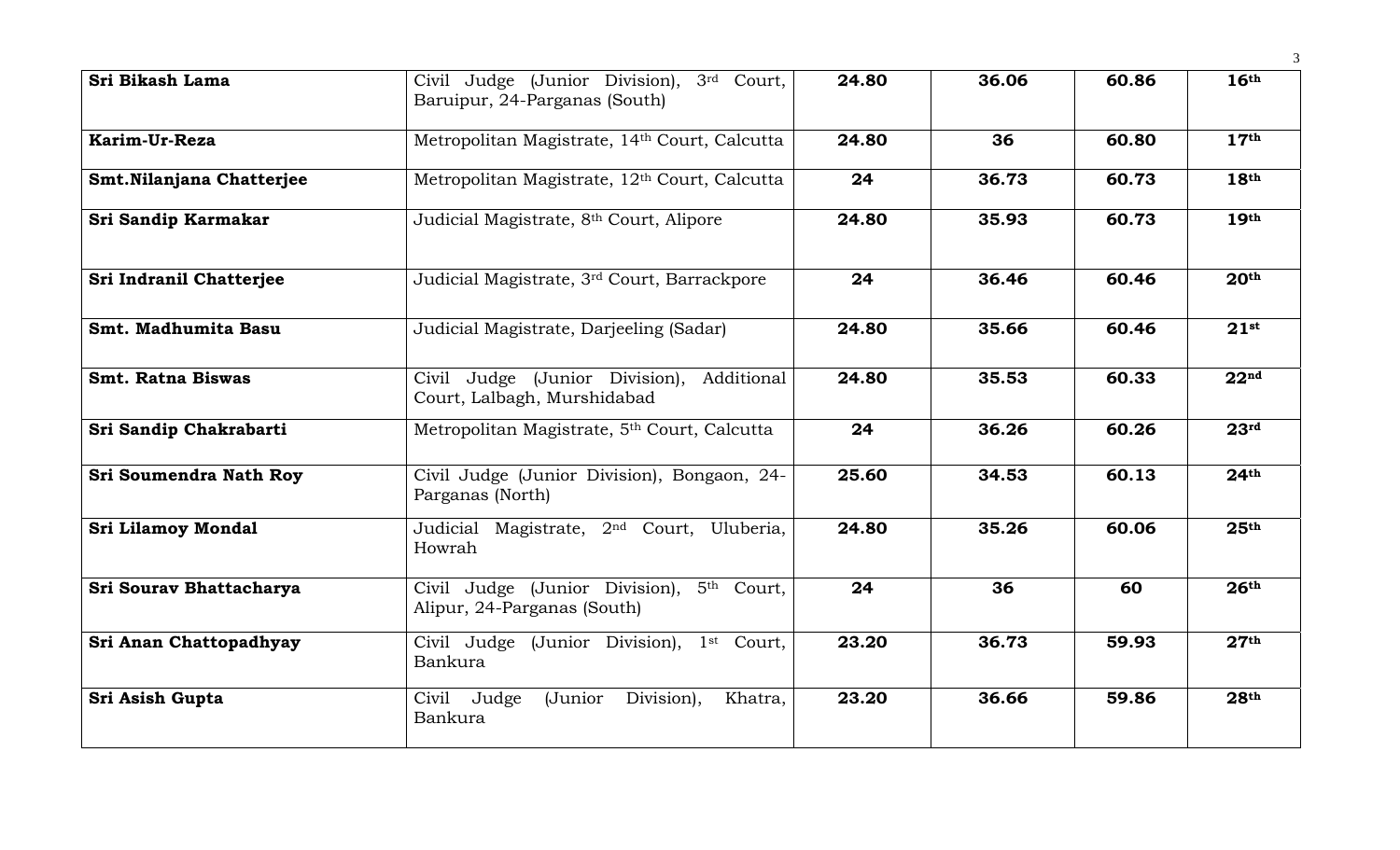| Smt. Leena Goldar            | Judicial Magistrate, Kalna, Burdwan                                             | 25.60 | 34.20 | 59.80 | 29 <sup>th</sup> |
|------------------------------|---------------------------------------------------------------------------------|-------|-------|-------|------------------|
| Smt. Sushmita Mukerji        | Civil Judge (Junior Division), Cooch Behar<br>(Sadar)                           | 24    | 35.73 | 59.73 | 30 <sup>th</sup> |
| Smt. Dipa Shyam Ray          | Judicial Magistrate, 2 <sup>nd</sup> Court, Cooch Behar                         | 24    | 35.73 | 59.73 | 31 <sup>st</sup> |
| Smt. Anindita Ganguli        | Civil Judge (Junior Division), Additional<br>Court, Cooch Behar                 | 24    | 35.73 | 59.73 | 32 <sup>nd</sup> |
| Smt. Barnali Das Gupta       | Civil Judge (Junior Division)-cum-Judicial<br>Magistrate, Kalimpong, Darjeeling | 24    | 35.73 | 59.73 | 33 <sup>rd</sup> |
| Sri Abhijit Ghosh            | Civil Judge (Junior Division), Islampore,<br>Uttar Dinajpur                     | 24.80 | 34.93 | 59.73 | 34 <sup>th</sup> |
| Smt. Rina Talukdar           | Judicial Magistrate, Bongaon, 24-Parganas<br>(North)                            | 24.80 | 34.93 | 59.73 | 35 <sup>th</sup> |
| Smt. Sanghamitra Poddar      | Judicial Magistrate, 1st Court, Basirhat, 24-<br>Parganas (North)               | 24    | 35.66 | 59.66 | 36 <sup>th</sup> |
| <b>Smt. Moon Chakraborty</b> | Civil Judge (Junior Division),<br>Nabadwip,<br>Nadia                            | 24    | 35.53 | 59.53 | 37 <sup>th</sup> |
| Shri Biswanath Pramanik      | Judicial Magistrate, 6th Court, Sealdah, 24-<br>Parganas (South)                | 23.20 | 36.26 | 59.46 | 38th             |
| Sri Ansuman Chattopadhyay    | Judicial Magistrate, 1 <sup>st</sup> Court, Cooch Behar                         | 24    | 35.40 | 59.40 | 39th             |
| Sri Debdeep Manna            | Legal Advisor, Kolkata Port Trust                                               | 24    | 35.33 | 59.33 | 40 <sup>th</sup> |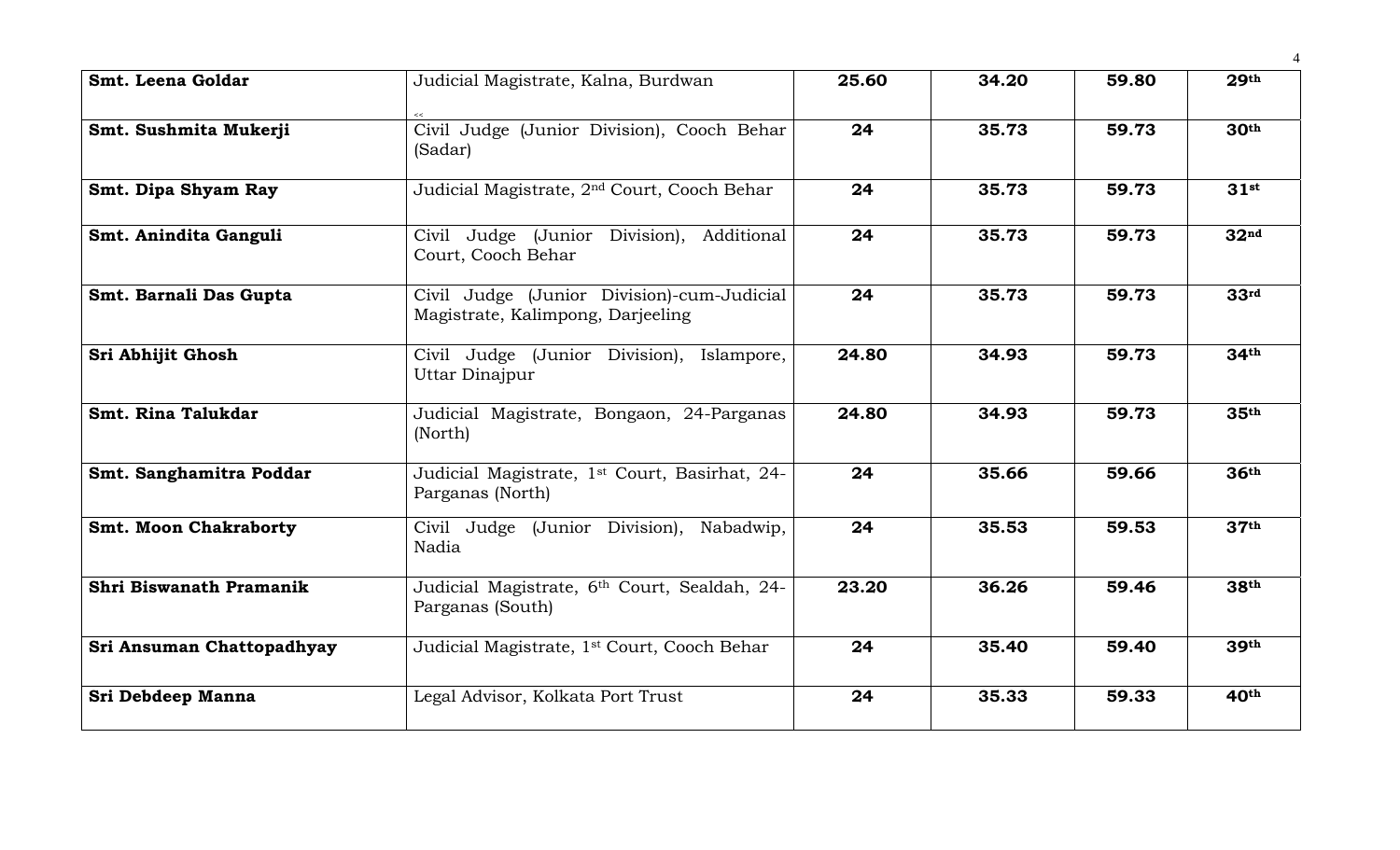| Smt. Sanjukta Sengupta        | Judicial Magistrate, 5th Court, Bankura                                         | 24    | 35.20 | 59.20 | 41st             |
|-------------------------------|---------------------------------------------------------------------------------|-------|-------|-------|------------------|
| Sri Arindam Chattopadhyay     | Civil Judge (Junior Division), 6th Court,<br>Howrah                             | 24.80 | 34.33 | 59.13 | 42 <sup>nd</sup> |
| Sri Jay Prakash Singh         | Judicial Magistrate, 6th Court, Bankura                                         | 24    | 35.06 | 59.06 | 43 <sup>rd</sup> |
| Smt. Shrutirupa Majee         | Judicial Magistrate, Islampur, Uttar Dinajpur                                   | 24    | 35    | 59    | 44th             |
| Smt. Rimpa Roy                | Judicial Magistrate, Baruipur, 24-Parganas<br>(South)                           | 24    | 35    | 59    | 45th             |
| Sri Arijit Mukhopadhyay       | Judicial Magistrate, Nabadwip, Nadia                                            | 24    | 35    | 59    | 46 <sup>th</sup> |
| Sri Deb Kr. Goswami           | Metropolitan Magistrate, 17th Court, Calcutta                                   | 24    | 34.93 | 58.93 | 47 <sup>th</sup> |
| Sri Uttam Bhattacharya        | Civil Judge (Junior Division),<br>$2nd$ Court,<br>Basirhat, 24-Parganas (North) | 24    | 34.93 | 58.93 | 48th             |
| Sri Subhajit Basu             | Judicial Magistrate, Gorurbathan, Darjeeling                                    | 24    | 34.86 | 58.86 | 49th             |
| Sri Santosh Kr. Pathak        | Judicial Magistrate, 2 <sup>nd</sup> Court,<br>Siliguri,<br>Darjeeling          | 24    | 34.80 | 58.80 | 50 <sup>th</sup> |
| <b>Sri Hindol Roy</b>         | Registrar, Small Causes Court, Calcutta                                         | 24    | 34.73 | 58.73 | $51$ st          |
| Sri Sujit Kumar Bandyopadhyay | Judicial Magistrate, 3rd<br>Court, Paschim<br>Medinipur.                        | 24    | 34.60 | 58.60 | 52 <sup>nd</sup> |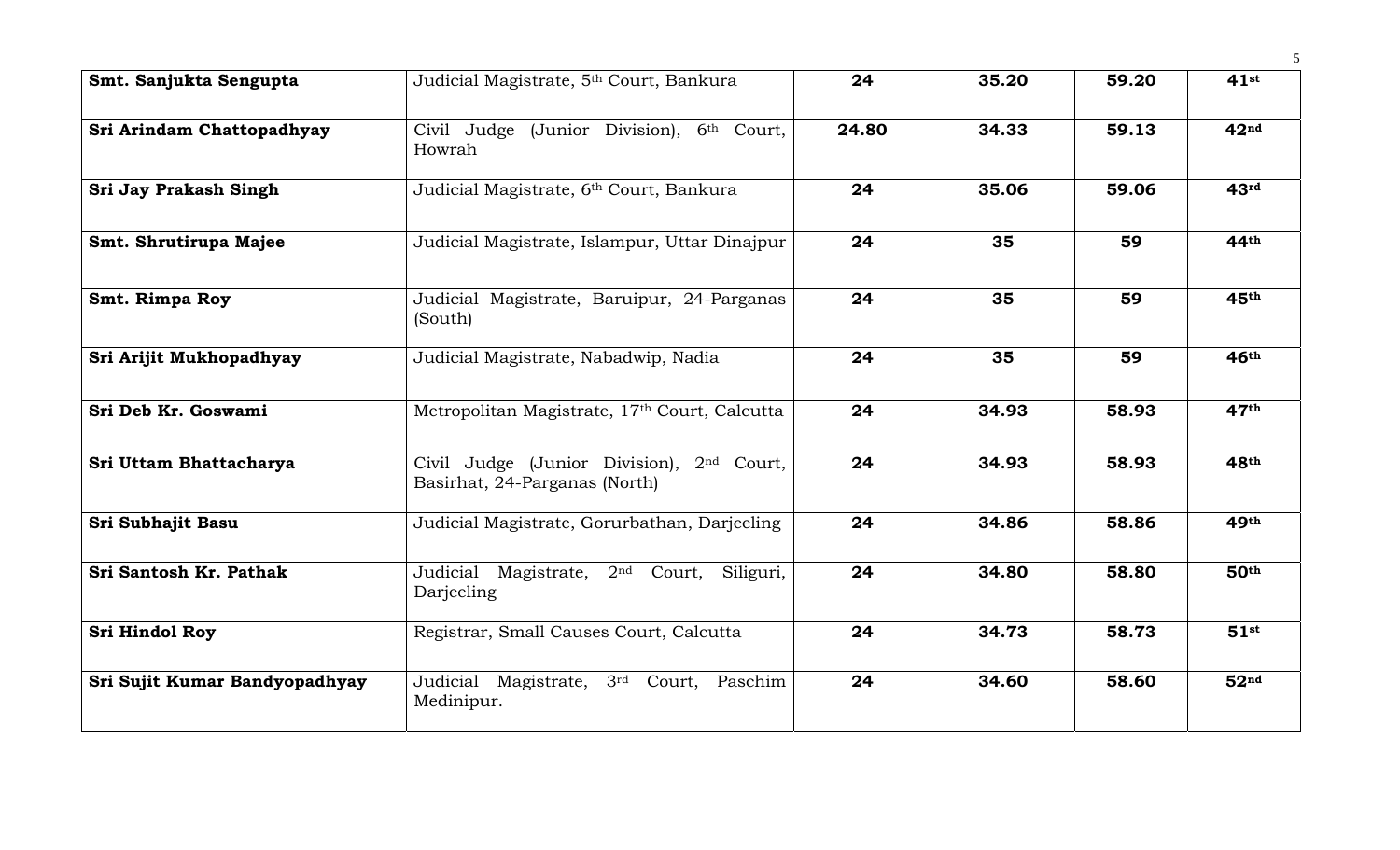| Smt. Sarojani Ghising      | Judicial Magistrate, 2 <sup>nd</sup> Court, Serampore,<br>Hooghly                              | 24    | 34.60 | 58.60 | 53 <sup>rd</sup>            |
|----------------------------|------------------------------------------------------------------------------------------------|-------|-------|-------|-----------------------------|
| <b>Sri Sudeep Banerjee</b> | Civil Judge (Junior Division), Kalna                                                           | 23.20 | 35.33 | 58.53 | 54 <sup>th</sup>            |
| <b>Sri Rintu Sur</b>       | (Junior Division), Mungpoo,<br>Civil Judge<br>Darjeeling                                       | 23.20 | 35.33 | 58.53 | 55 <sup>th</sup>            |
| Smt. Krishnanjana Ray      | Judicial Magistrate, 2 <sup>nd</sup> Court, Contai, Purba<br>Medinipur                         | 24    | 34.53 | 58.53 | 56 <sup>th</sup>            |
| <b>Sri Indrajit Deb</b>    | Judicial Magistrate, 3rd Court, Bankura                                                        | 23.20 | 35.26 | 58.46 | 57 <sup>th</sup>            |
| Sri Joyprakash Roy         | Civil Judge (Junior Division), 2 <sup>nd</sup> Court,<br>Diamond Harbour, 24-Parganas (South). | 23.20 | 35    | 58.20 | 58 <sup>th</sup>            |
| Sri Anindya Ray            | Civil Judge (Junior Division), 3rd Court,<br>Basirhat, 24-Parganas (North)                     | 23.20 | 35    | 58.20 | 59 <sup>th</sup>            |
| Sri Prabir Mahapatra       | Civil Judge<br>(Junior Division),l<br>Siliguri,<br>Darjeeling                                  | 23.20 | 35    | 58.20 | $60^{\overline{\text{th}}}$ |
| Sri Anindya Banerjee       | Civil Judge (Junior Division), Bishnupur,<br>Bankura.                                          | 23.20 | 34.93 | 58.13 | $61$ st                     |
| Sri Raja Mukherjee         | Civil Judge (Junior Division), 3rd Court,<br>Serampore, Hooghly                                | 22.40 | 35.66 | 58.06 | 62 <sup>nd</sup>            |
| Sri Subrata Mukherjee      | Judicial Magistrate, Kalyani, Nadia                                                            | 22.40 | 35.66 | 58.06 | 63 <sup>rd</sup>            |
| Sri Ayan Kumar Banerjee    | Civil Judge (Junior Division), 2 <sup>nd</sup> Court,<br>Contai, Purba Medinipur               | 23.20 | 34.80 | 58    | 64 <sup>th</sup>            |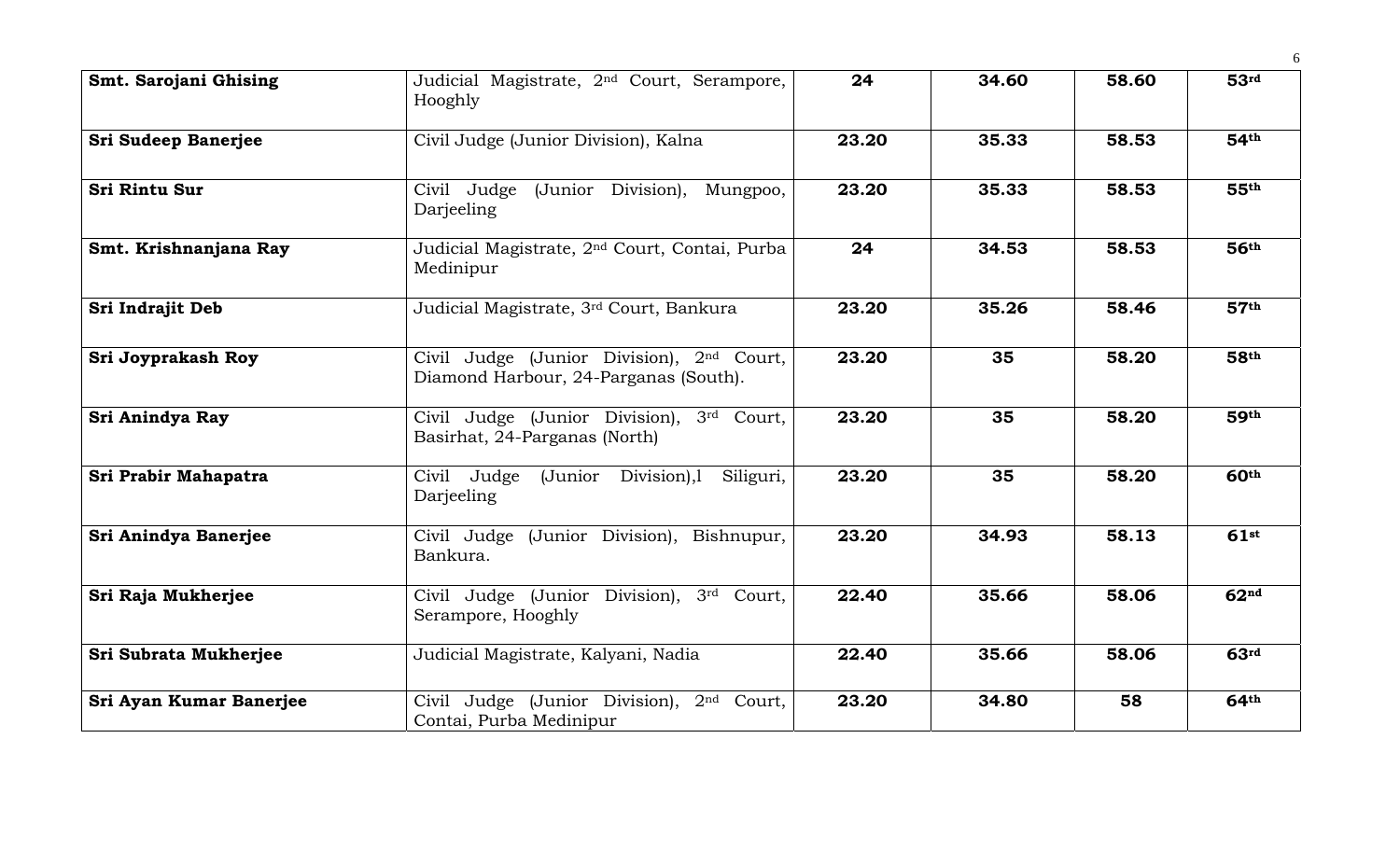| Sri Megh Dorji Moktan    | Civil Judge (Junior Division), 1st Court,<br>Serampore, Hooghly                                                | 24    | 34    | 58    | 65 <sup>th</sup> |
|--------------------------|----------------------------------------------------------------------------------------------------------------|-------|-------|-------|------------------|
| <b>Sri Arvind Mishra</b> | Civil Judge (Junior Division), 3rd Court,<br>Asansol, Burdwan                                                  | 24    | 33.93 | 57.93 | <b>66th</b>      |
| Smt. Purba Kundu         | Judicial<br>2 <sub>nd</sub><br>Magistrate,<br>Court,<br>Chandannagore, Hooghly                                 | 23.20 | 34.73 | 57.93 | 67 <sup>th</sup> |
| Sri Edwin Lepcha         | Civil Judge (Junior Division),, Additional<br>Court-cum-Judicial Magistrate, 1 <sup>st</sup> Court,<br>Purulia | 24.80 | 33.13 | 57.93 | 68 <sup>th</sup> |
| Smt. Aparna Chowdhuri    | Judicial<br>Magistrate,<br>2 <sup>nd</sup><br>Court,<br>Suri,<br>Birbhum                                       | 24    | 33.86 | 57.86 | 69 <sup>th</sup> |
| Smt. Nilanjana De        | Civil Judge (Junior Division), 6th Court,<br>Alipore                                                           | 24    | 33.86 | 57.86 | 70 <sup>th</sup> |
| Smt. Eden Lamasaa        | Judicial<br>3 <sup>rd</sup><br>Magistrate,<br>Court,<br>Katwa,<br>Burdwan                                      | 24    | 33.86 | 57.86 | $71$ st          |
| <b>Sri Soumen Sarkar</b> | Division),<br>Mirik,<br>Civil<br>Judge<br>(Junior<br>Darjeeling                                                | 23.20 | 34.60 | 57.80 | 72 <sup>nd</sup> |
| Sri Dipanjan Sen         | Judicial Magistrate, 1 <sup>st</sup> Court, Contai, Purba<br>Medinipur                                         | 23.20 | 34.60 | 57.80 | 73 <sup>rd</sup> |
| Sri Bishal Mangrati      | Judicial Magistrate, 2 <sup>nd</sup> Court, Barrackpore,<br>24-Parganas (North)                                | 23.20 | 34.60 | 57.80 | 74 <sup>th</sup> |
| Sm. Sangita Mukherjee    | Civil Judge (Junior Division), 1st Court,<br>Chandannagore, Hooghly                                            | 24    | 33.73 | 57.73 | 75 <sup>th</sup> |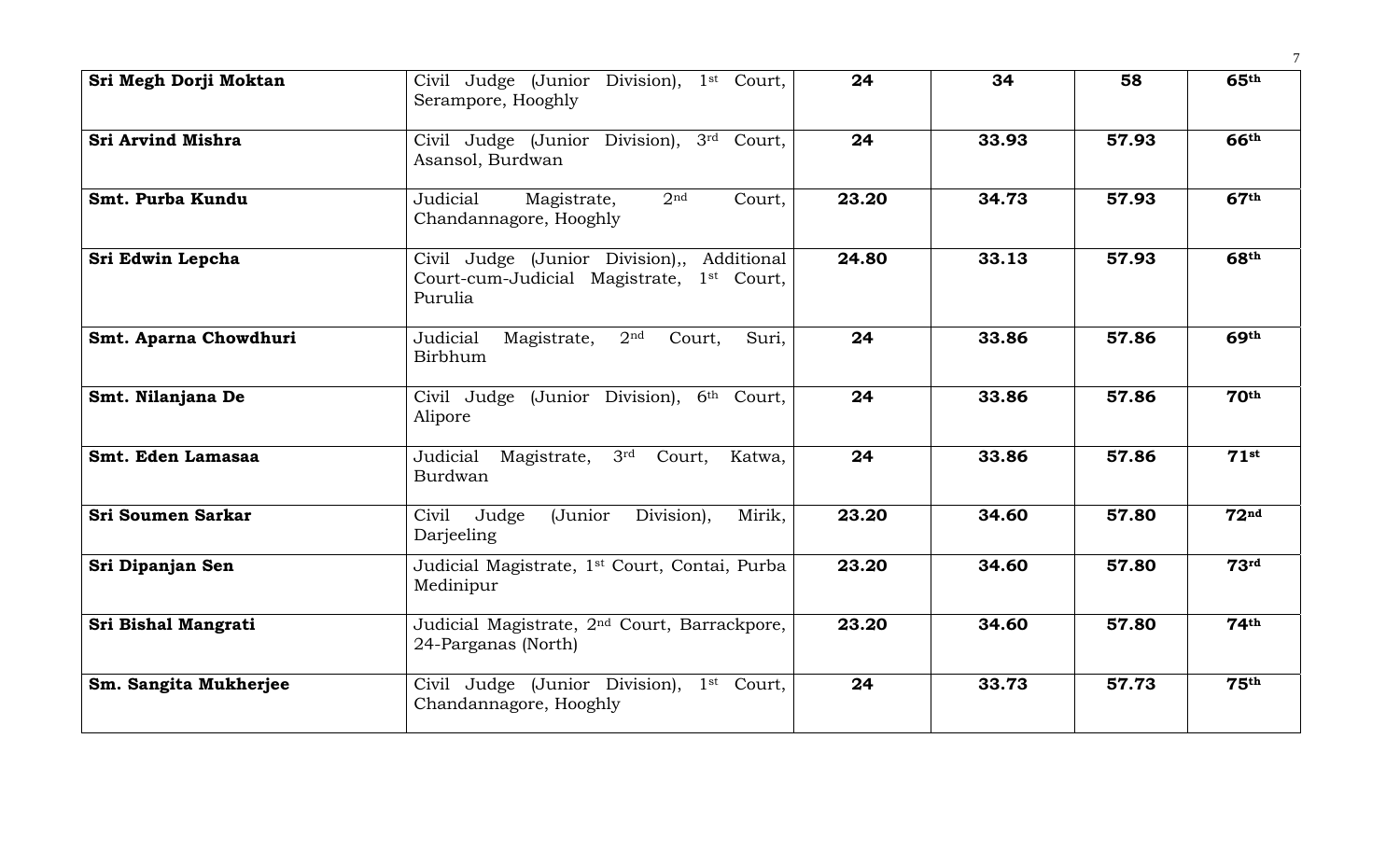| Smt. Suparna Ray-II          | Judicial Magistrate, 2 <sup>nd</sup> Court, Alipore                                   | 24    | 33.66 | 57.66 | 76 <sup>th</sup> |
|------------------------------|---------------------------------------------------------------------------------------|-------|-------|-------|------------------|
| Sri Debarghya Biswas         | Civil Judge (Junior Division), 2 <sup>nd</sup> Court,<br>Sealdah, 24-Parganas (South) | 24.80 | 32.80 | 57.60 | 77 <sup>th</sup> |
| <b>Sri Sujoy Bal</b>         | Judicial Magistrate, Balurghat, Dakshin<br>Dinajpur                                   | 21.60 | 36    | 57.60 | <b>78th</b>      |
| Sri Abhranil Neogi           | Judicial Magistrate, 1st<br>Court, Garbeta,<br>Paschim Medinipur                      | 23.20 | 34.26 | 57.46 | 79 <sup>th</sup> |
| <b>Sri Arnab Dutta</b>       | Judicial Magistrate, 1 <sup>st</sup> Court, Rampurhat,<br>Birbhum                     | 23.20 | 34.20 | 57.40 | 80 <sup>th</sup> |
| Sri Soumen Gupta             | Judicial Magistrate, 2 <sup>nd</sup> Court, Diamond<br>Harbour, 24-Parganas (South)   | 22.40 | 34.93 | 57.33 | $81$ st          |
| Smt. Hemantika Sundas        | Judicial Magistrate, 7 <sup>th</sup> Court, Howrah                                    | 24.80 | 32.53 | 57.33 | 82 <sup>nd</sup> |
| Smt. Alakananda Sarkar       | Judicial Magistrate, 5 <sup>th</sup> Court, Burdwan<br>(Sadar)                        | 24    | 33.26 | 57.26 | 83 <sup>rd</sup> |
| <b>Syed Dilwar Hossain</b>   | Civil Judge (Junior Division), 3rd Court,<br>Paschim Medinipur                        | 24    | 33.06 | 57.06 | 84th             |
| <b>Sri Kaustav Mookerjee</b> | Judicial Magistrate, 2 <sup>nd</sup> Court, Durgapur,<br>Burdwan                      | 22.40 | 34.66 | 57.06 | 85th             |
| Sri Suvadip Chowdhury        | Judicial Magistrate, 2 <sup>nd</sup> Court, Port Blair,<br>A&N Islands                | 22.40 | 34.60 | 57    | 86 <sup>th</sup> |
| Sri Nachiketa Bera           | Legal Advsior, Kolkata Port Trust                                                     | 24    | 33    | 57    | 87 <sup>th</sup> |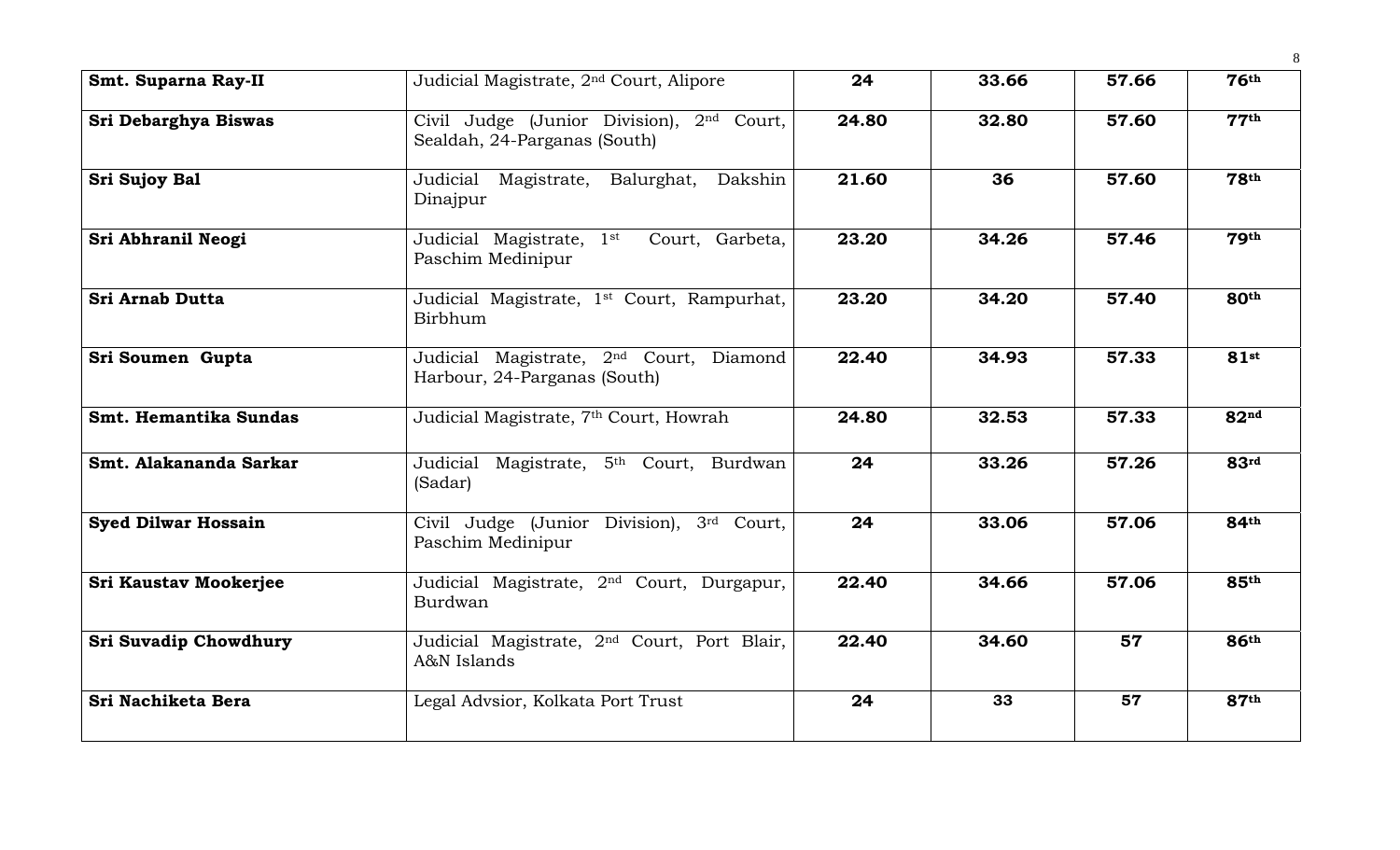| <b>Sri Subrata Chatterjee</b>                 | Judicial Magistrate, 1 <sup>st</sup> Court, Port Blair,<br>A&N Islands                   | 23.20 | 33.66 | 56.86 | 88th             |
|-----------------------------------------------|------------------------------------------------------------------------------------------|-------|-------|-------|------------------|
| <b>Smt. Suparna Chaudhury</b>                 | Civil Judge (Junior Division), 2nd Court,<br>Barasat, 24-Parganas (North).               | 22.40 | 34.46 | 56.86 | 89th             |
| Sri Abir Chattopadhyay                        | Civil Judge (Junior Division),<br>1 <sup>st</sup> Court,<br>Sealdah, 24-Parganas (South) | 24    | 32.80 | 56.80 | 90 <sup>th</sup> |
| Sri Dhiman Barman                             | Civil Judge (Junior Division), 4th Court,<br>Howrah                                      | 23.20 | 33.60 | 56.80 | 91st             |
| Sri Basant Sharma                             | Judicial Magistrate, 1 <sup>st</sup> Court, Uluberia,<br>Howrah                          | 23.20 | 33.53 | 56.73 | 92 <sup>nd</sup> |
| Sm. Sushmita Gayen Mukherjee                  | Civil Judge (Junior Division), 2 <sup>nd</sup> Court,<br>Serampore.                      | 23.20 | 33.33 | 56.53 | 93 <sup>rd</sup> |
| Chandraprova<br>Smt.<br>Saha<br>(Chakraborty) | Civil Judge (Junior Division)-cum-Judicial<br>Magistrate, Mathabhanga, Cooch Behar       | 22.40 | 34.06 | 56.46 | <b>94th</b>      |
| Sri Mrinal Kanti Mandal                       | Judicial Magistrate, 1 <sup>st</sup> Court, Malda                                        | 24    | 32.40 | 56.40 | 95 <sup>th</sup> |
| Sri Amitava Mukherjee                         | Judicial Magistrate, 7 <sup>th</sup> Court, Alipore, 24-<br>Parganas (South)             | 22.40 | 33.93 | 56.33 | 96 <sup>th</sup> |
| Sri Pradip Kumar Adhikary                     | Civil Judge (Junior Division), 2 <sup>nd</sup> Court,<br>Kandi, Murshidabad              | 22.40 | 33.93 | 56.33 | 97 <sup>th</sup> |
| Sri Amar Kishore Mahato                       | Judicial Magistrate, Tehatta, Nadia                                                      | 23.20 | 32.86 | 56.06 | <b>98th</b>      |
| Smt. Uma Banerjee Singha Roy                  | Civil Judge (Junior Division), 3rd Court,<br>Krishnagar, Nadia                           | 23.20 | 32.80 | 56    | <b>99th</b>      |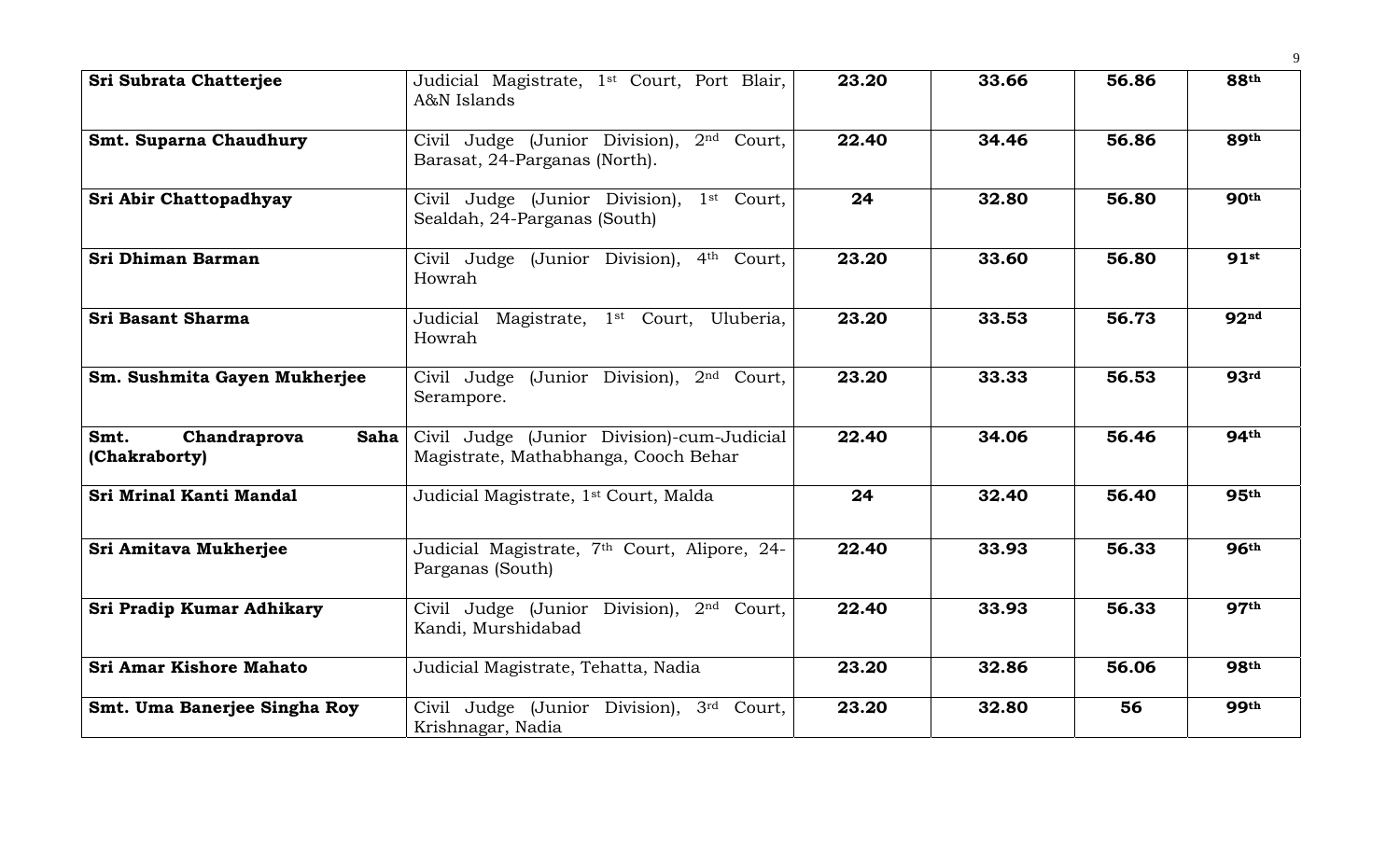| Sri Suman Kumar Ghosh               | Judicial Magistrate, 3rd Court, Tamluk,<br>Purba Medinipur                               | 22.40 | 33.53 | 55.93 | 100 <sup>th</sup> |
|-------------------------------------|------------------------------------------------------------------------------------------|-------|-------|-------|-------------------|
| Sri Teerthankar Bhattacharya        | Judicial Magistrate, 1 <sup>st</sup> Court, Suri, Birbhum                                | 22.40 | 33.26 | 55.66 | $101$ st          |
| <b>Smt. Atrayee Manna Chowdhury</b> | Civil Judge (Junior Division), 1 <sup>st</sup> Court,<br>Howrah.                         | 22.40 | 33.26 | 55.66 | 102 <sup>nd</sup> |
| Sri Annada Sankar Mukhopadhyay      | Judicial Magistrate, 1 <sup>st</sup> Court, Alipurduar,<br>Jalpaiguri                    | 23.20 | 32.46 | 55.66 | 103 <sup>rd</sup> |
| Sri Anupam Sarkar                   | Civil Judge (Junior Division), Alipurduar,<br>Jalpaiguri                                 | 22.40 | 33.26 | 55.66 | 104 <sup>th</sup> |
| Smt. Ishani Chakraborty             | Civil Judge (Junior Division),<br>1 <sup>st</sup> Court,<br>Barasat, 24-Parganas (North) | 22.40 | 33.20 | 55.60 | 105 <sup>th</sup> |
| Smt. P.G. Bhattacharya (Hossain)    | Municipal Magistrate, 4th Court, Calcutta                                                | 24    | 31.46 | 55.46 | 106 <sup>th</sup> |
| <b>Sri Rudra Prasad Ray</b>         | Civil Judge (Junior Division), Amta, Howrah                                              | 20.80 | 34.66 | 55.46 | 107th             |
| Sri Amitava Das-II                  | Judicial Magistrate, 1 <sup>st</sup> Court, Paschim<br>Medinipur                         | 23.20 | 32.20 | 55.40 | 108th             |
| Sri Madhusudan Pal                  | Judicial Magistrate, 3rd Court, Burdwan                                                  | 23.20 | 32.13 | 55.33 | 109th             |
| Sri Euepundee Lepcha                | Civil Judge (Junior Division), 3rd Court,<br>Diamond Harbour, 24-Parganas (South)        | 23.20 | 32.06 | 55.26 | 110 <sup>th</sup> |
| Smt. Jyotsna Roy                    | Judicial Magistrate, 3 <sup>rd</sup> Court, Ranaghat,<br>Nadia                           | 22.40 | 32.46 | 54.86 | 111 <sup>th</sup> |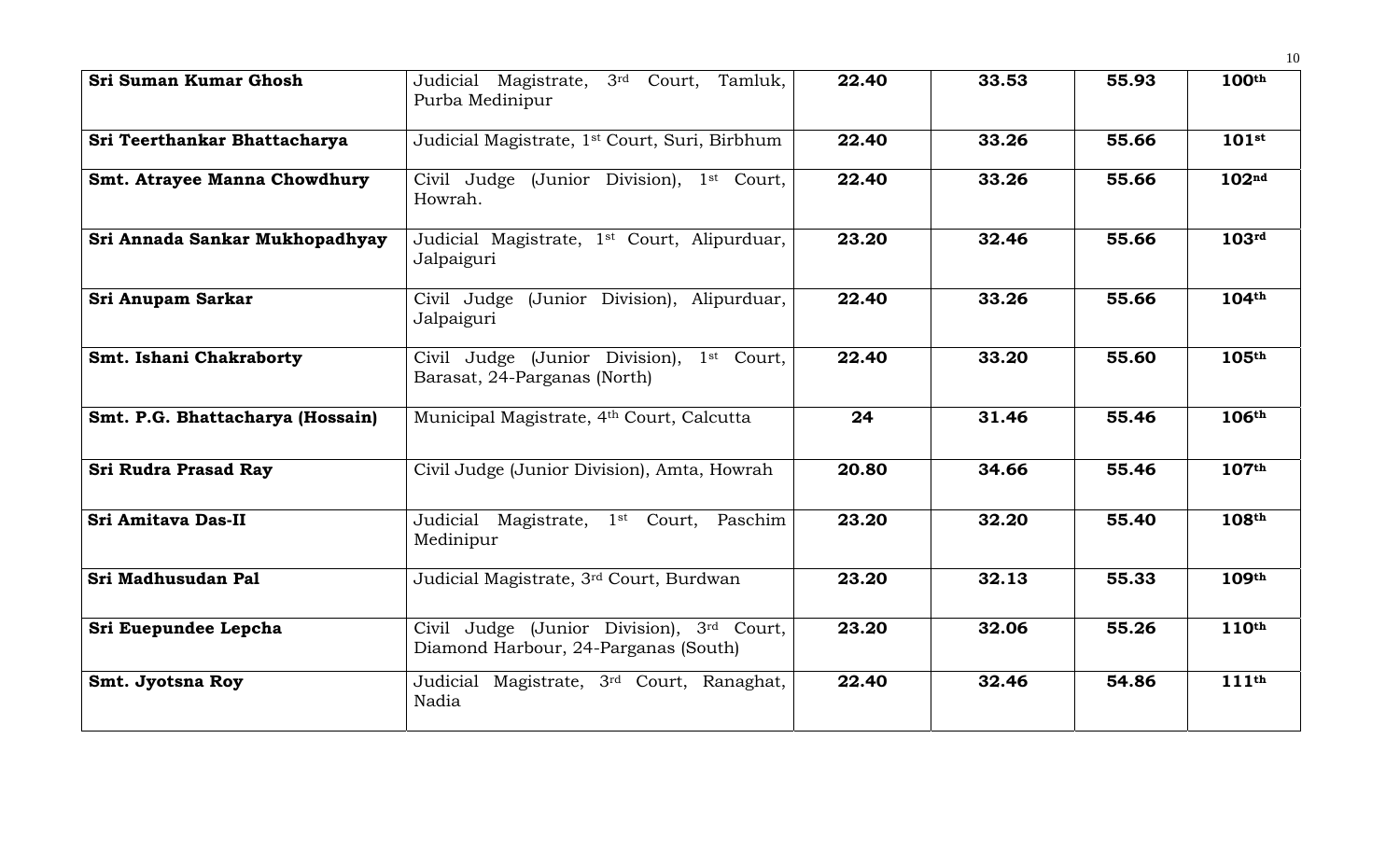| <b>Sri Anirban Ray</b>       | Civil Judge (Junior Division), Balurghat,<br>Dakshin Dinajpur                     | 23.20 | 31.53 | 54.73 | 112 <sup>th</sup> |
|------------------------------|-----------------------------------------------------------------------------------|-------|-------|-------|-------------------|
| <b>Sri Shubhankar Biswas</b> | Civil Judge (Junior Division), 1st Court,<br>Rampurhat, Birbhum                   | 22.40 | 32.33 | 54.73 | 113th             |
| <b>Sri Saibal Dutta</b>      | Civil Judge (Junior Division), Haldia, Purba<br>Medinipur                         | 24    | 30.53 | 54.53 | 114 <sup>th</sup> |
| Sm. Mou Ghatak Majumdar      | Civil Judge (Junior Division)-cum-Judicial<br>Magistrate, Toofangunj, Cooch Behar | 21.60 | 32.73 | 54.33 | 115th             |
| Sri Mrityunjay Karmakar      | Judicial Magistrate, 3rd Court, Purulia                                           | 23.20 | 31.06 | 54.26 | 116th             |
| Sri Barun Roy                | Magistrate-cum-Rly.<br>Judicial<br>Court,<br>Ranaghat, Nadia                      | 22.40 | 31.80 | 54.20 | 117th             |
| Sri Aniruddha Saha           | Civil Judge (Junior Division)-cum-Judicial<br>Magistrate, Mayabunder, A&N Islands | 21.60 | 32.33 | 53.93 | $118^{\text{th}}$ |
| Sri Shib Shankar Ghosh       | Judicial Magistrate, 2 <sup>nd</sup> Court, Jangipur,<br>Murshidabad              | 22.40 | 31.40 | 53.80 | 119th             |
| <b>Sri Prosenjit Bose</b>    | Judicial Magistrate, 4th Court, Hooghly                                           | 20.80 | 33    | 53.80 | 120 <sup>th</sup> |
| <b>Sri Alokesh Das</b>       | Judicial Magistrate, 3rd Court, Diamond<br>Harbour, 24-Parganas (South)           | 21.60 | 31.93 | 53.53 | $121$ st          |
| <b>Sri Joy Sankar Roy</b>    | Legal Advisor, Kolkata Port Trust                                                 | 21.60 | 31.60 | 53.20 | 122 <sup>nd</sup> |
| Sri Ranabir Mohan Chatterjee | Civil Judge (Junior Division)-cum-Judicial<br>Magistrate, Dinhata, Cooch Behar    | 21.60 | 31.46 | 53.06 | 123 <sup>rd</sup> |